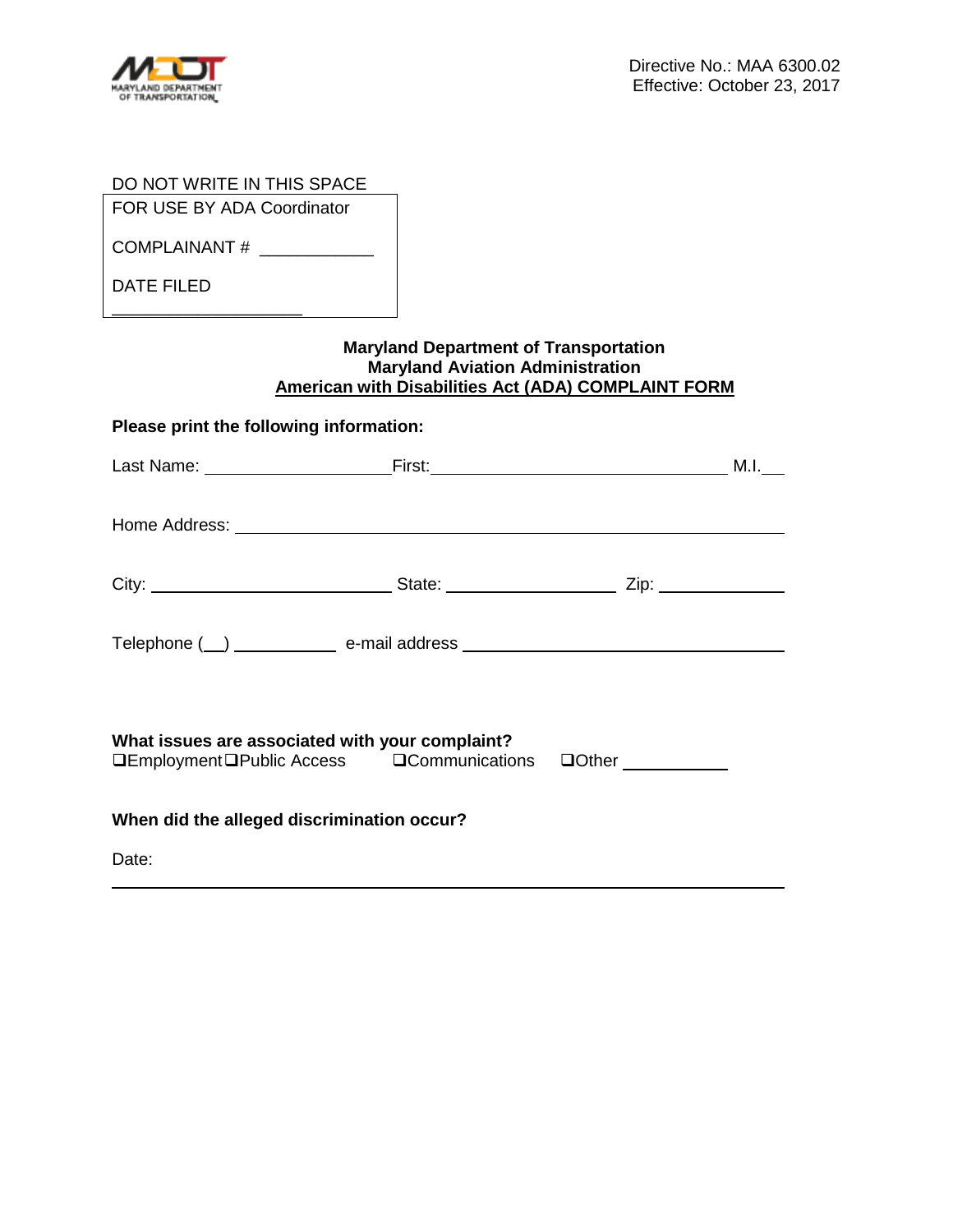

## **Where did the alleged discrimination occur?**

Location**:** 

**Describe what happened**. (Please use extra pages if necessary.)

Were there any witnesses to the alleged discrimination? Yes No

If yes, Please provide witnesses names and contact number.

| Have efforts been made to resolve this complaint? Yes | No |  | If yes, what |
|-------------------------------------------------------|----|--|--------------|
| is the status?                                        |    |  |              |

## **What corrective action do you believe would address your complaint?**

| Have you filed a previous complaint of alleged discrimination? Yes ______ No __________ If so,<br>please describe the incident and when it occurred.                                                                                                                                                |  |
|-----------------------------------------------------------------------------------------------------------------------------------------------------------------------------------------------------------------------------------------------------------------------------------------------------|--|
|                                                                                                                                                                                                                                                                                                     |  |
| Who did you file this complaint with: <b>QMAA ADA</b> QMAA HR QMAA FAIR PRACTICES<br>$\Box EEOC$ $\Box MCHR$ $\Box$ Other<br>*Please notify the MDOT MAA Office of Fair Practices or MDOT MAA Coordinator of any<br>changes of address and telephone number during the period of the investigation. |  |